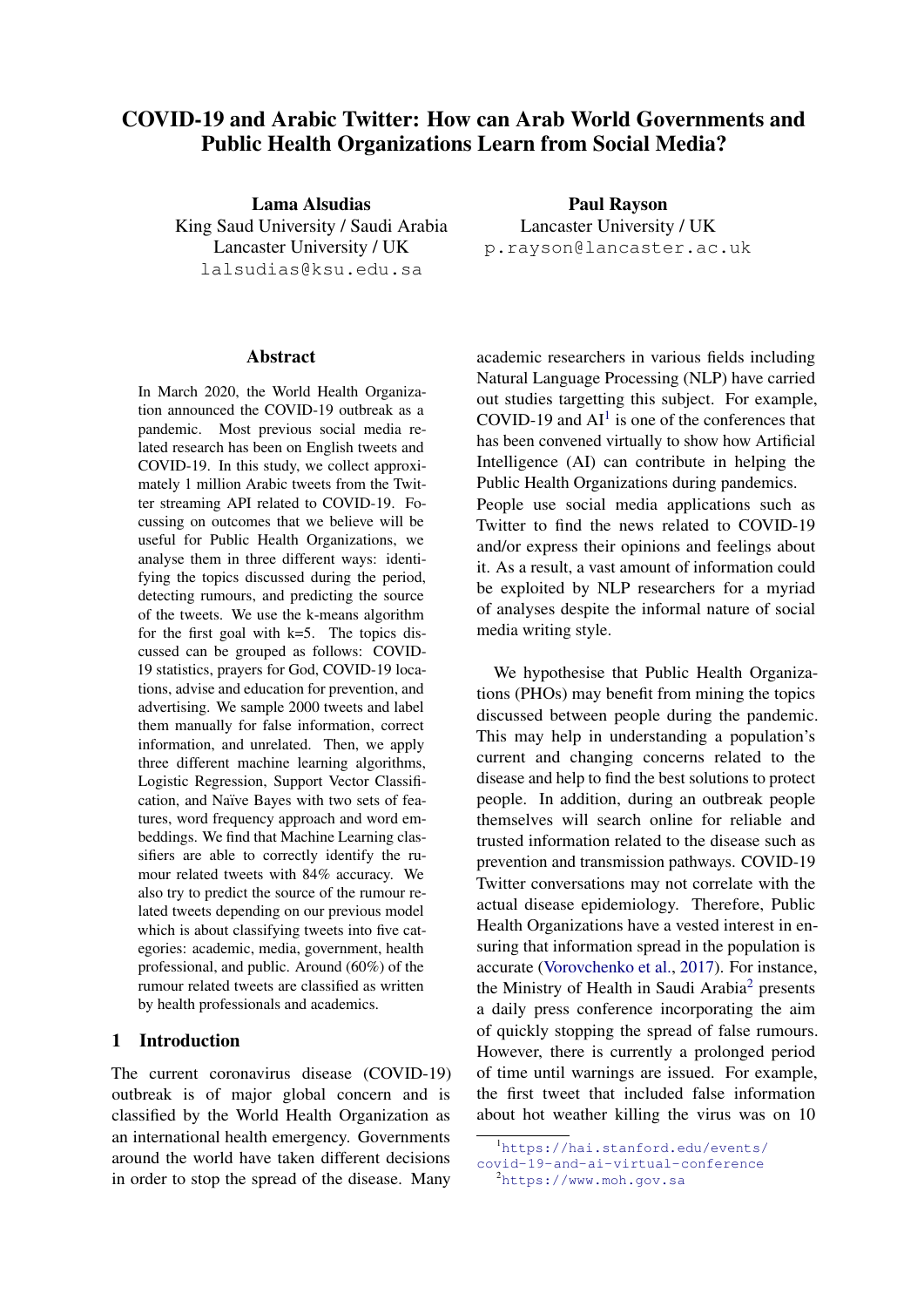February 2020, while the press conference which responded to this rumour on 14 April 2020. There is a clearly a need to find false information as quickly as possible. In addition, effort needs to be made in relation to tracking the user accounts that promote rumours. This can be undertaken using a variety of techniques, for example using social network features, geolocation, bot detection or content based approaches such as language style. Public Health Organizations would benefit from speeding up the process of tracking in order to stop rumours and remove the bot networks.

The vast majority of the previous research in this area has been on English Twitter content but this will not directly assist PHOs in Arabic speaking countries. The Arabic language is spoken by 467 million people in the world and has more than 26 dialects<sup>[3](#page-1-0)</sup>. Of particular importance for NLP is coping with dialectal and/or meaning differences in less formal settings such as social media. As an in less formal settings such as social media. As an<br>example in health field, the word (خصین) may be .<br>٦  $\ddot{\cdot}$  $\frac{1}{2}$ understood as vaccination<sup>[4](#page-1-1)</sup> in Modern Standard Arabic or reading supplications in Najdi dialect<sup>[5](#page-1-2)</sup>. There has been much recent progress in Arabic NLP research yet there is still an urgent need to develop fake news detection for Arabic tweets [\(Mouty and Gazdar,](#page-8-1) [2018\)](#page-8-1).

In this paper, we have combined qualitative and quantitative studies to analyse Arabic tweets aiming to support Public Health Organizations who can learn from social media data along various lines:

- Analyzing the topics discussed between people during the peak of COVID-19
- Identifying and detecting the rumours related to COVID-19.
- Predicting the type of sources of tweets about COVID-19.

## 2 Related Work

There is a vast quantity of research over recent years that analyses social media data related to different pandemics such as H1N1 (2009), Ebola (2014), Zika Fever (2015), and Yellow Fever (2016). These studies followed a variety of directions for analysis with multiple different goals [\(Joshi et al.,](#page-8-2) [2019\)](#page-8-2). The study of [Ahmed et al.](#page-7-0) [\(2019\)](#page-7-0) used a thematic analysis of tweets related to the H1N1 pandemic. Eight key themes emerged from the analysis: emotion, health related information, general commentary and resources, media and health organisations, politics, country of origin, food, and humour and/or sarcasm.

A survey study [\(Fung et al.,](#page-8-3) [2016b\)](#page-8-3) reviewed the research relevant to the Ebola virus and social media. It compared research questions, study designs, data collection methods, and analytic methods. [Ahmed et al.](#page-7-1) [\(2017b\)](#page-7-1) used content analysis to identify the topics discussed on Twitter at the beginning of the 2014 Ebola epidemic in the United States. In [\(Vorovchenko et al.,](#page-8-0) [2017\)](#page-8-0), they determined the geolocation of the Ebola tweets and named the accounts that interacted more on Twitter related to the 2014 West African Ebola outbreak. The main goal of the study by [Kalyanam](#page-8-4) [et al.](#page-8-4) [\(2015\)](#page-8-4) was to distinguish between credible and fake tweets. It highlighted the problems of manual labeling process with verification needs. The study in [\(Fung et al.,](#page-8-5) [2016a\)](#page-8-5) highlighted how the problem of misinformation changed during the disease outbreak and recommended a longitudinal study of information published on social media. Moreover, it pointed out the importance of understanding the source of this information and the process of spreading rumours in order to reduce their impact in the future.

[Ghenai and Mejova](#page-8-6) [\(2017\)](#page-8-6) tracked Zika Fever misinformation on social media by comparing them with rumours identified by the World Health Organization. Also, they pointed out the importance of credible information sources and encouraged collaboration between researchers and health organizations to rapidly process the misinformation related to health on social media. The study in (Ortiz-Martínez and Jiménez-Arcia, [2017\)](#page-8-7) reviewed the quality of available yellow fever information on Twitter. It also showed the significance of the awareness of misleading information during pandemic spread. The study of [Zubiaga et al.](#page-8-8) [\(2018a\)](#page-8-8) summarised other studies related to social media rumours. It illustrated techniques for developing rumour detection, rumour tracking, rumour stance classification, and rumour veracity classification. [Vorovchenko](#page-8-0)

<span id="page-1-1"></span><span id="page-1-0"></span><sup>3</sup><https://en.wikipedia.org/wiki/Arabic> <sup>4</sup>[https://en.wikipedia.org/wiki/Modern\\_](https://en.wikipedia.org/wiki/Modern_Standard_Arabic) [Standard\\_Arabic](https://en.wikipedia.org/wiki/Modern_Standard_Arabic)

<span id="page-1-2"></span><sup>5</sup>[https://en.wikipedia.org/wiki/Najdi\\_](https://en.wikipedia.org/wiki/Najdi_Arabic) [Arabic](https://en.wikipedia.org/wiki/Najdi_Arabic)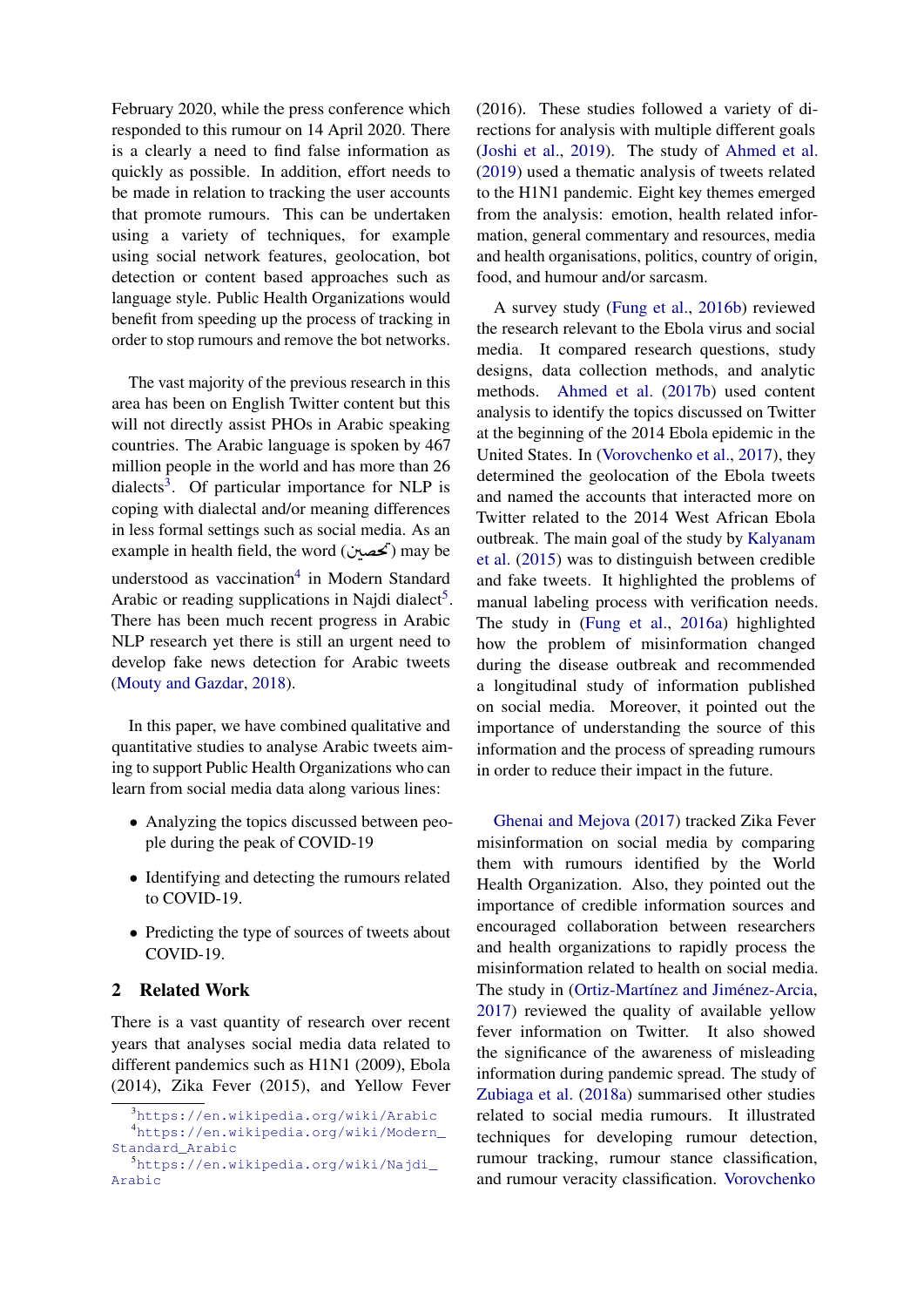[et al.](#page-8-0) [\(2017\)](#page-8-0) mentioned the importance of Twitter information during the epidemic and how Public Health Organisations can benefit from this. They showed the requirement to monitor false information posted by some accounts and recommended that this was performed in real time to reduce the danger of this information. Also, they discussed the lack of available datasets which help in the development of rumour classification systems.

Researchers have been doing studies on building and analysing COVID-19 Twitter datasets since the disease appeared in December 2019. So far, there are two different datasets which have been published recently related to Arabic and COVID-19 [\(Alqurashi et al.,](#page-7-2) [2020\)](#page-7-2) and [\(Haouari](#page-8-9) [et al.,](#page-8-9) [2020\)](#page-8-9). The former collected 3,934,610 million tweets until April 15 2020, and the latter included around 748k tweets until March 31, 2020. These papers contain an initial analysis and statistical results for the collected tweets and some suggestions for future work, which include pandemic response, behavior analysis, emergency management, misinformation detection, and social analytics.

On the other hand, there are some datasets in English such as [\(Chen et al.,](#page-8-10) [2020\)](#page-8-10) and [\(Lopez et al.,](#page-8-11) [2020\)](#page-8-11). Also, there is a multilingual COVID-19 dataset containing location information [\(Qazi](#page-8-12) [et al.,](#page-8-12) [2020\)](#page-8-12). This contains more than 524 million tweets, with 5.5 million Arabic tweets, posted over a period of three months since February 1, 2020. It focuses on determining the geolocation of a tweet which can help research with various different challenges, including identifying rumours.

Although the above studies have produced datasets related to COVID-19, they do not analyse them deeply using NLP methods. Previous studies representing earlier epidemics present good techniques and results, however none of them are related to Arabic tweets. Therefore, to assist PHOs in Arabic speaking countries there is an urgent need to analyse tweets related to COVID-19 using multiple Arabic NLP techniques.

# 3 Update Arabic Infectious Disease **Ontology**

With the recent appearance of COVID-19 as a new disease, there is need to update our Arabic Infectious Disease Ontology [\(Alsudias and Rayson,](#page-8-13)

[2020\)](#page-8-13), which integrates the scientific and medical vocabularies of infectious diseases with their informal equivalents used in general discourse. We collated COVID-19 information from the World Health Organization<sup>[6](#page-2-0)</sup> and Ministry of health in Saudi Arabia. This included symptom, cause, prevention, infection, organ, treatment, diagnosis, place of the disease spread, and slang terms for COVID-19 and extended our ontology<sup>[7](#page-2-1)</sup>. These terms were then used in our collection process.

## 4 Data Collection

We began collecting Arabic tweets about a number of infectious diseases from September 2019. Here in this paper, we analysed only the tweets related to COVID-19 from December 2019 to April 2020 (there are a few tweets between September and November, these are related to Middle East respiratory syndrome coronavirus, MERS-CoV<sup>[8](#page-2-2)</sup>). We have collected approximately six million tweets in Arabic during this period. We obtained  $t$ the tweets depending on three keywords ( $\epsilon$ ),  $\epsilon$ t ا<br>; A r<br>. ֦֚֚֚֚֚֚֚֚֚֚֚֚֡֬֝֝֝֝֝֝֕֝֝֝<del>֛</del> رونَ which mean Coronavirus, a ė misspelling of the name of Coronavirus, and

COVID-19 respectively in English. We collected the tweets weekly using Twitter API.

Next, we pre-processed the tweets through a pipeline of different steps:

- Manually remove retweets, advertisements, and spam.
- Filter out URLs, mentions, hashtags, numbers, emojis, repeating characters, and non-Arabic words using Python scripts<sup>[9](#page-3-0)</sup>.
- Normalize and tokenize tweets.
- Remove Arabic stopwords [\(Alrefaie,](#page-8-14) [2017\)](#page-8-14).

After pre-processing, the resulting dataset was 1,048,575 unique tweets from the original 6,578,982 collected. Figure [1](#page-3-1) shows the number of Arabic tweets about Coronavirus each week with specific dates highlighted to show government decisions on protecting the population from COVID-19 and other key dates for context.

<span id="page-2-0"></span><sup>6</sup><http://www.emro.who.int>

<span id="page-2-1"></span><sup>7</sup>[https://github.com/alsudias/](https://github.com/alsudias/Arabic-Infectious-Disease-Ontology)

<span id="page-2-2"></span>[Arabic-Infectious-Disease-Ontology](https://github.com/alsudias/Arabic-Infectious-Disease-Ontology) <sup>8</sup>[https://www.who.int/]( https://www.who.int/news-room/fact-sheets/detail/middle-east-respiratory-syndrome-coronavirus-(mers-cov))

[news-room/fact-sheets/detail/]( https://www.who.int/news-room/fact-sheets/detail/middle-east-respiratory-syndrome-coronavirus-(mers-cov))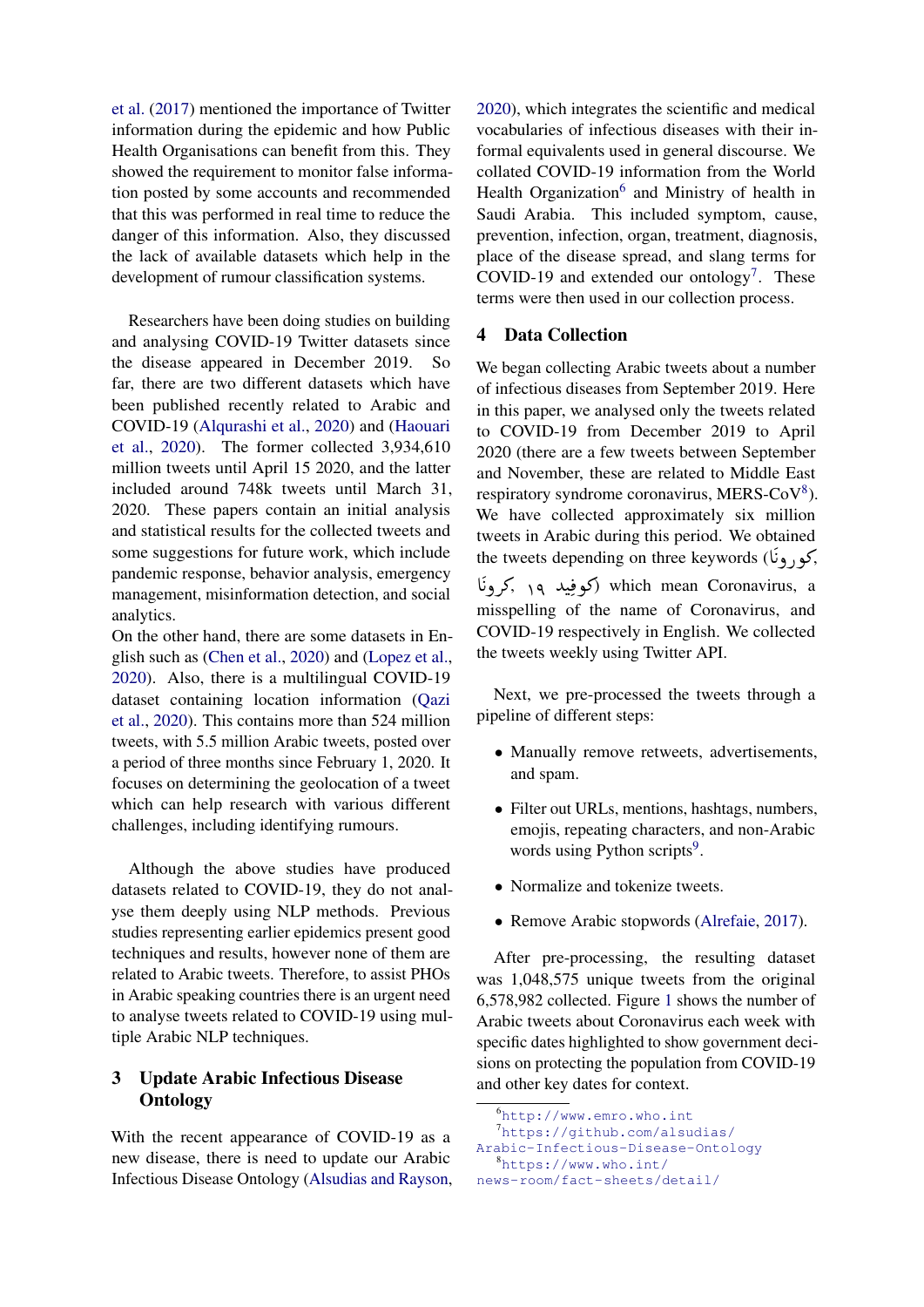<span id="page-3-1"></span>

Figure 1: Number of Arabic tweets about Coronavirus

## [5 Methods]( https://www.who.int/news-room/fact-sheets/detail/middle-east-respiratory-syndrome-coronavirus-(mers-cov))

[We performed three different types of analysis on]( https://www.who.int/news-room/fact-sheets/detail/middle-east-respiratory-syndrome-coronavirus-(mers-cov)) [the collected data. Firstly, in order to better under]( https://www.who.int/news-room/fact-sheets/detail/middle-east-respiratory-syndrome-coronavirus-(mers-cov))[stand the topics discussed in the corpus, we carried]( https://www.who.int/news-room/fact-sheets/detail/middle-east-respiratory-syndrome-coronavirus-(mers-cov)) [out a cluster analysis. Secondly, taking a sample]( https://www.who.int/news-room/fact-sheets/detail/middle-east-respiratory-syndrome-coronavirus-(mers-cov)) [of the corpus, we performed rumour detection. Fi]( https://www.who.int/news-room/fact-sheets/detail/middle-east-respiratory-syndrome-coronavirus-(mers-cov))[nally, we extended our previous work to classify]( https://www.who.int/news-room/fact-sheets/detail/middle-east-respiratory-syndrome-coronavirus-(mers-cov)) [the source of tweets into five types of Twitter users]( https://www.who.int/news-room/fact-sheets/detail/middle-east-respiratory-syndrome-coronavirus-(mers-cov)) [which aims at helping to determine their veracity.]( https://www.who.int/news-room/fact-sheets/detail/middle-east-respiratory-syndrome-coronavirus-(mers-cov))

### [5.1 Cluster Analysis]( https://www.who.int/news-room/fact-sheets/detail/middle-east-respiratory-syndrome-coronavirus-(mers-cov))

[To explore the topics discussed on Twitter dur]( https://www.who.int/news-room/fact-sheets/detail/middle-east-respiratory-syndrome-coronavirus-(mers-cov))[ing the COVID-19 epidemic in Saudi Arabia and]( https://www.who.int/news-room/fact-sheets/detail/middle-east-respiratory-syndrome-coronavirus-(mers-cov)) [other countries in the Arab World, we subjected]( https://www.who.int/news-room/fact-sheets/detail/middle-east-respiratory-syndrome-coronavirus-(mers-cov)) [the text of the tweets to cluster analysis. After]( https://www.who.int/news-room/fact-sheets/detail/middle-east-respiratory-syndrome-coronavirus-(mers-cov)) [pre-processing the tweets as described above, we]( https://www.who.int/news-room/fact-sheets/detail/middle-east-respiratory-syndrome-coronavirus-(mers-cov)) [used the N-gram forms \(unigram, bigram, and tri]( https://www.who.int/news-room/fact-sheets/detail/middle-east-respiratory-syndrome-coronavirus-(mers-cov))[gram\) of twitter corpus and clustered them using]( https://www.who.int/news-room/fact-sheets/detail/middle-east-respiratory-syndrome-coronavirus-(mers-cov)) [the K-means algorithm with the Python Scikit-learn]( https://www.who.int/news-room/fact-sheets/detail/middle-east-respiratory-syndrome-coronavirus-(mers-cov)) 0.20.2 [\(Pedregosa et al.,](#page-8-15) [2011\) software and set the]( https://www.who.int/news-room/fact-sheets/detail/middle-east-respiratory-syndrome-coronavirus-(mers-cov)) [value of k, the number of clusters, to be five.]( https://www.who.int/news-room/fact-sheets/detail/middle-east-respiratory-syndrome-coronavirus-(mers-cov))

## <span id="page-3-3"></span>[5.2 Rumour Detection]( https://www.who.int/news-room/fact-sheets/detail/middle-east-respiratory-syndrome-coronavirus-(mers-cov))

[Following previous work \(Zubiaga et al.,]( https://www.who.int/news-room/fact-sheets/detail/middle-east-respiratory-syndrome-coronavirus-(mers-cov)) [2018b\)](#page-8-16), [we applied a top-down strategy, which is where the]( https://www.who.int/news-room/fact-sheets/detail/middle-east-respiratory-syndrome-coronavirus-(mers-cov)) [set of rumours is identified in advance then the data]( https://www.who.int/news-room/fact-sheets/detail/middle-east-respiratory-syndrome-coronavirus-(mers-cov)) [is sampled to extract the posts associated with the]( https://www.who.int/news-room/fact-sheets/detail/middle-east-respiratory-syndrome-coronavirus-(mers-cov)) [previously identified rumours. In our dataset, out]( https://www.who.int/news-room/fact-sheets/detail/middle-east-respiratory-syndrome-coronavirus-(mers-cov)) of the one million tweets, we sampled 2,000 tweets to classify them for rumour detection. We manually labelled the tweets to create a gold standard dataset and then applied different machine learning algorithms in this part of our study.

## 5.2.1 Labelling Guidelines

We manually labelled the tweets with 1, -1, and 0 to represent false information, correct information, and unrelated content, respectively. Our reference point for deciding whether the content contained true or false information was based on the list is-sued by the Ministry of Health in Saudi Arabia<sup>[10](#page-3-2)</sup> and is regularly updated (the last update applied for this study dates from 14 April 2020). Table [1](#page-4-0) presents the list in both Arabic and English and Table [2](#page-4-1) shows some example tweets for each label.

## 5.2.2 Machine Learning Models

<span id="page-3-2"></span>We applied three different machine learning algorithms: Logistic Regression (LR), Support Vector Classification (SVC), and Naïve Bayes (NB). To help the classifier distinguish between the classes more accurately, we extracted further linguistic features. The selected features fall into two groups: word frequency, count vector and TF-IDF, and word embedding based (Word2Vec and FastText). We used 10-fold cross validation to determine accuracy of the classifiers for this dataset, splitting the

<span id="page-3-0"></span>middle-east-respiratory-syndrome-coronaviru <sup>9</sup><https://github.com/alsudias>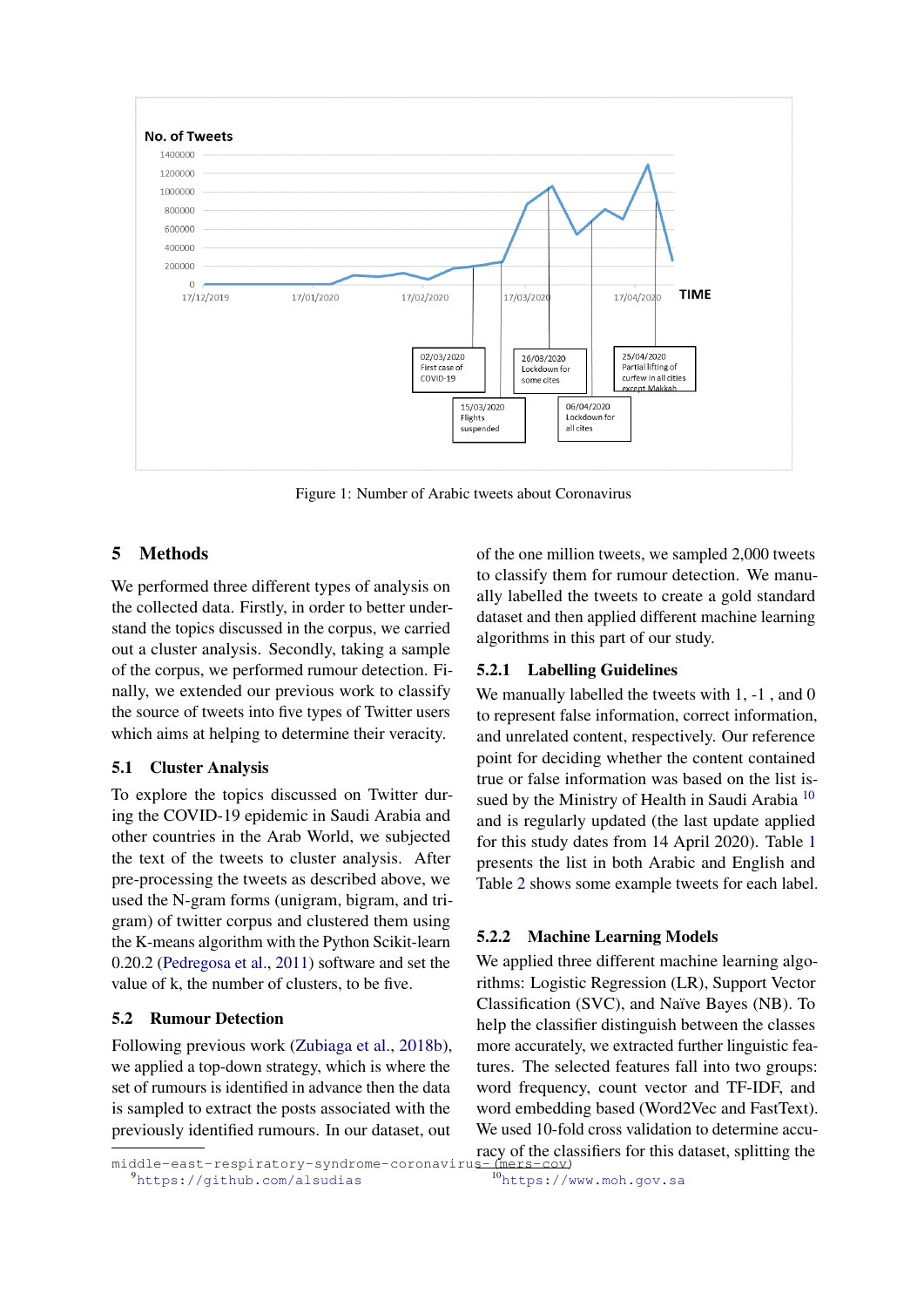<span id="page-4-0"></span>

| <b>Rumour in Arabic</b>                               | <b>Rumour in English</b>                                       |  |
|-------------------------------------------------------|----------------------------------------------------------------|--|
| الحيوَانَاتِ الْاليفةِ تنقل فيروس كورونًا.            | Pets are transporters of Coronavirus.                          |  |
| البعوض نَاقل لَّكورونَا.                              | Mosquitoes are transporters of Coron-<br>avirus.               |  |
| الْاطفَال قد لَا يَصَابُون بِفَيْرُوس كُورُونَا.      | Children are not infected by Coron-<br>avirus.                 |  |
| كَبَارِ السن فقط قد يتعرضون لمُخَاطر .                | Only old people may have a high risk                           |  |
| سيئة من فيروس كورونًا.                                | of Coronavirus.                                                |  |
| حرَارة الطقس أو برودته تقضي علَى الفيروس.             | Hot or cold weather can kill the virus.                        |  |
| الغرغرة بَالمُتَاء و المُلْحَ تَقْضَى عَلَى الفيروسِ. | Gargling with water and salt eliminates<br>the virus.          |  |
| يوجد خلطات و أعشَاب تقى من الكورونا.                  | There are some herbs that protect<br>against from Coronavirus. |  |
| الفيروس لَا يبقَى عَلَى الْأَسْطَحِ.                  | The virus does not survive on surfaces.                        |  |

Table 1: List of rumours that appear during COVID-19 (source: Saudi Arabia Ministry of Health)

<span id="page-4-1"></span>

| <b>Tweet in Arabic</b>                                                                                                                                        | <b>Tweet in English</b>                                                                                                                                                                                                                      | Label                        |
|---------------------------------------------------------------------------------------------------------------------------------------------------------------|----------------------------------------------------------------------------------------------------------------------------------------------------------------------------------------------------------------------------------------------|------------------------------|
| سيكون هناك انحسَار لَانتشَار فيروس كورونَا<br>مع بدَاية فصل الصيف خصوصًا في العَالِم العربي<br>نظرًا لَارتفَاع درجة الحرّارة.                                 | There will be a decrease in the<br>spread of the Corona virus at the<br>beginning of the summer, espe-<br>cially in the Arab world, due to<br>the high temperatures.                                                                         | 1<br>(false)                 |
| الصحة: يعيش الفيروس و يرتكز بالاسَاس في<br>الحِهَارِ التنفسي لذلك غير وَارِد انتقَاله عن طريق<br>الحشرَات أو من خلَال لدغة البعوض.                            | The Ministry of Health: A virus<br>lives and is mainly concentrated<br>in the respiratory system, so it<br>is not likely to be transmitted by<br>insects or by mosquito bites.                                                               | $-1$<br>(true)               |
| اللَّهم في هذي السَاعة المبَاركة نسألك ان ترحمنَا<br>و تبعد عنّا كل دًاء و بلّاء و قنّا شر الامرّاض<br>و الاسقَام. وَاحفظ بِلَادنَا و كَافَة بِلَاد المسلمين. | Oh God, in this blessed hour,<br>We ask you to have mercy on us<br>and keep away from us all dis-<br>ease and calamity, and protect us<br>from the evil of diseases and sick-<br>nesses. Preserve our country and<br>other Muslim countries. | $\Omega$<br>(unre-<br>lated) |

Table 2: Example tweets and our labelling system

entire sample into 90% training and 10% testing for each fold.

## **5.3** Source Type Prediction

We replicated a Logic Regression model from our previous study, which was useful for classifying tweets into five categories: academic, media, government, health professional, and public (Alsudias and Rayson, 2019). We used this LR model

because it previously achieved the best accuracy (77%), and employed it here to predict the source of the COVID-19 tweets that we had already labelled in Section 5.2.

#### **Results and Discussion** 6

#### **Cluster Analysis**  $6.1$

Our cluster analysis of the five main public topics discussed in tweets content is as follows: (1)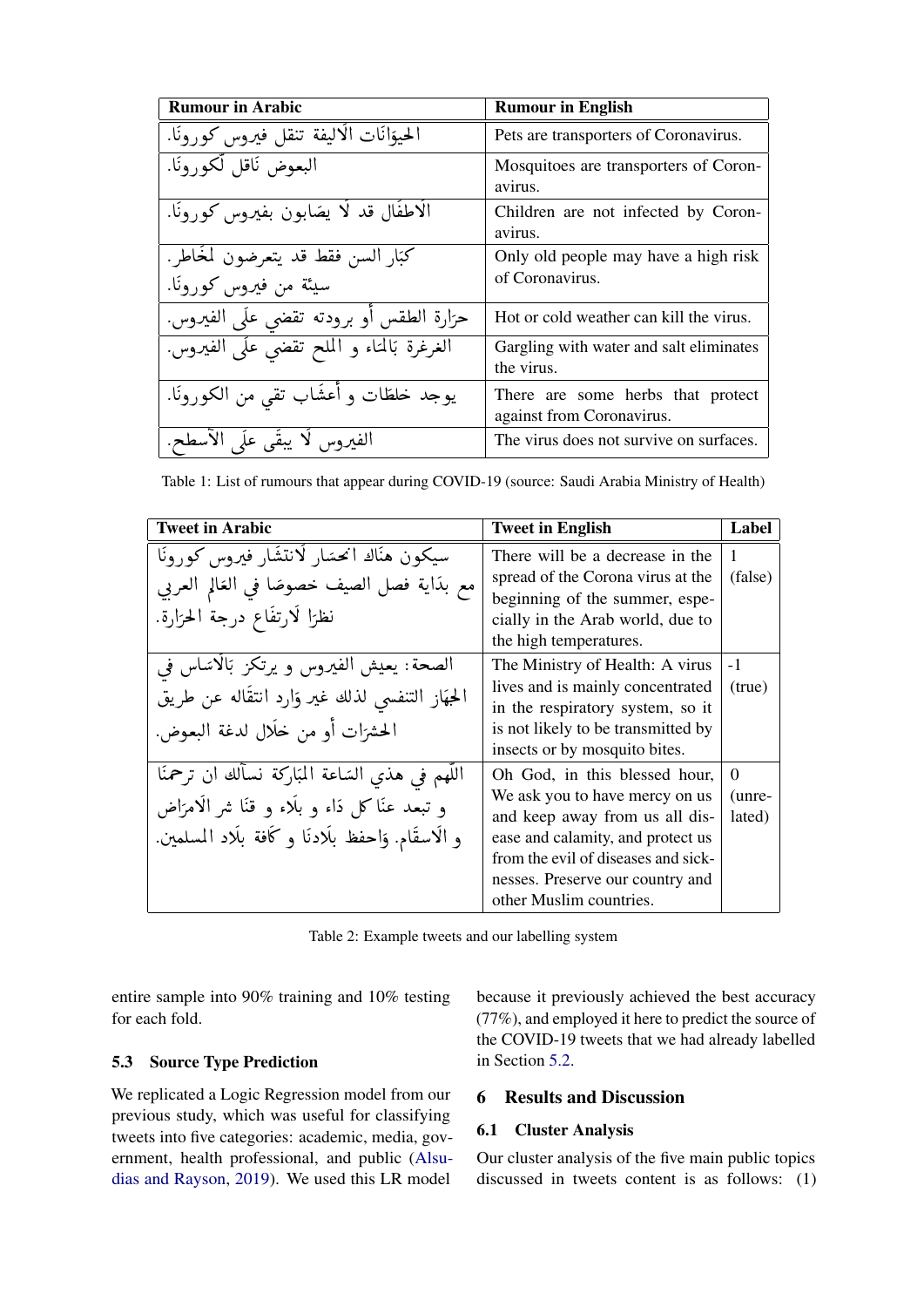disease statistics: the number of infected, died, and recovered people; (2) prayers: prayer asking God to stop virus; (3) disease locations: spread and location (i.e., name of locations, information about spread); (4) Advise for prevention education: health information (i.e., prevention methods, signs, symptoms); and (5) advertising: adverts for any product either related or not related to the virus. Figure [2](#page-6-0) illustrates the five topics of COVID-19 tweets with examples.

For each cluster, the top terms by frequency are <br>(حَالَةَ). new For each cluster, the top terms by frequency are as follows: (1) disease statistics: case ( $\overrightarrow{\mathbf{a}}$ ), new as fonows. (1) disease statistics. case (حديدة), new<br>(صديدة); (2) prayers: Allah (جديدة); د.<br>.. ֦֦֦֦֦֦֦֦֦֦֦֦֦֦֦֦֦֦֦֦֦֦֦֦֦֦֦֦֦֦֦֡ . A السلمين); end movem (باللهم); (exer,), and movem (أللّهم);<br>(السلمين); and Muslims (اللّهم); .<br>س ا)<br>س j  $\ddot{\cdot}$ (اللغهم), Un God (اللغهم), and Muslims (اللغه);<br>(3) disease locations: Dammam (الدمَام), Riyadh (الدهام), kiyadii), xiyadii), and Makkah (ممكة); (4) Advise for ر<br>ت ر<br>پ (محمه); (4) Advise for<br>prevention education: crisis (أزمة), spread ( ),أزمة),  $\overline{a}$ ֦ׅ المستدلي ), spread (الرها), spread (الرها), and pandemic (بخيائمحة); (5) advertising: discount ر<br>ء A .<br>. and pandeme (کچونک), (5) advertising.<br>(کود), coupon (کو بون), and code (خصم).

We found that four of our categories (disease statistics, prayers, disease locations, and advise for prevention education) are similar to those found by [Odlum and Yoon](#page-8-18) [\(2015\)](#page-8-18) which are risk factors, prevention education, disease trends, and compassion. The marketing category is one of the topics in [\(Ahmed et al.,](#page-7-3) [2017a\)](#page-7-3) which discussed the topics in Twitter during the Ebola epidemic in the United States. Jokes and/or sarcasm is one of the categories that did not appear in our study but can be found in [\(Ahmed et al.,](#page-7-3) [2017a\)](#page-7-3) and [\(Ahmed et al.,](#page-7-0) [2019\)](#page-7-0), a thematic analysis study of Twitter data during H1N1 pandemic. This may be a result of more concern and panic from COVID-19 than other diseases during this period of time.

#### 6.2 Rumour Detection

The result of our manual labelling process is 316 tweets label with 1 (false), 895 tweets label with 1 (true), and 789 tweets label with 0 (unrelated). Therefore, the false information represents about 15.8% (from 2,000 tweets) and around 26% (from 1,211 tweets, after removing the unrelated ones). In the study by Ortiz-Martínez and Jiménez-Arcia [\(2017\)](#page-8-7), 61.3% (from 377 tweets) of data was classified as misinformation about Yellow Fever. It represented 32% (from 26,728 tweets) considered as rumours related to Zika Fever in [Ghenai and](#page-8-6)

### [Mejova](#page-8-6) [\(2017\)](#page-8-6).

Figures [3,](#page-7-4) [4,](#page-7-5) and [5](#page-7-6) show the accuracy, F1-score, recall, and precision on our corpus using LR, SVC, and NB algorithms with various feature selection approaches. The highest accuracy (84.03%) was achieved by the LR classifier with a count vector set of features and SVC with TF-IDF. Therefore, the count vector gives best result in LG and NB in all metrics results whereas with precision which achieves better results with TF-IDF 83.71% in LG and 81.28% in NB. while TF-IDF in SVC has the best results except recall which achieved 75.55% in count vector set features.

We also applied several word embedding based approaches but without obtaining good results. The accuracy ranges from 50% to 60% and the F1 score is around 40% on average. FastText models achieve better accuracy in SVC (54.89%) and NB (59.49%) than Word2Vec by approximately (5%). While Word2Vec shows the best result with LG 60.68% for accuracy, 49% for F1 and recall, and 65.97% in precision.

The word frequency based approaches have around a 20% better result than the word embedding ones. The reason for this is expected to be the dataset size and the specific domain of context [\(Ma,](#page-8-19) [2018\)](#page-8-19). We assumed that the word embedding methods may achieve good results due to the importance of the relevant information around the word. For example, FastText can deal with the misspelling problem which is common in social media language style and improves word vectors with subword information [\(Bojanowski et al.,](#page-8-20) [2017\)](#page-8-20).

#### 6.3 Source Type Prediction

The model predicts the source type for each of the tweets. Table [3](#page-6-1) shows some examples of the tweets with predicted labels by the model. We focus on the result of the fake news content since they are of highest importance for the Public Health Organization. 30% (95 of 316) and 28% (91 of 316) of the rumour tweets are classified as written by a health professional and academic consequently. While only 12% (39 of 316) of them are predicted as written by the public. With this result, we find that the tweets containing false information quite often used the language style of academics and health professionals.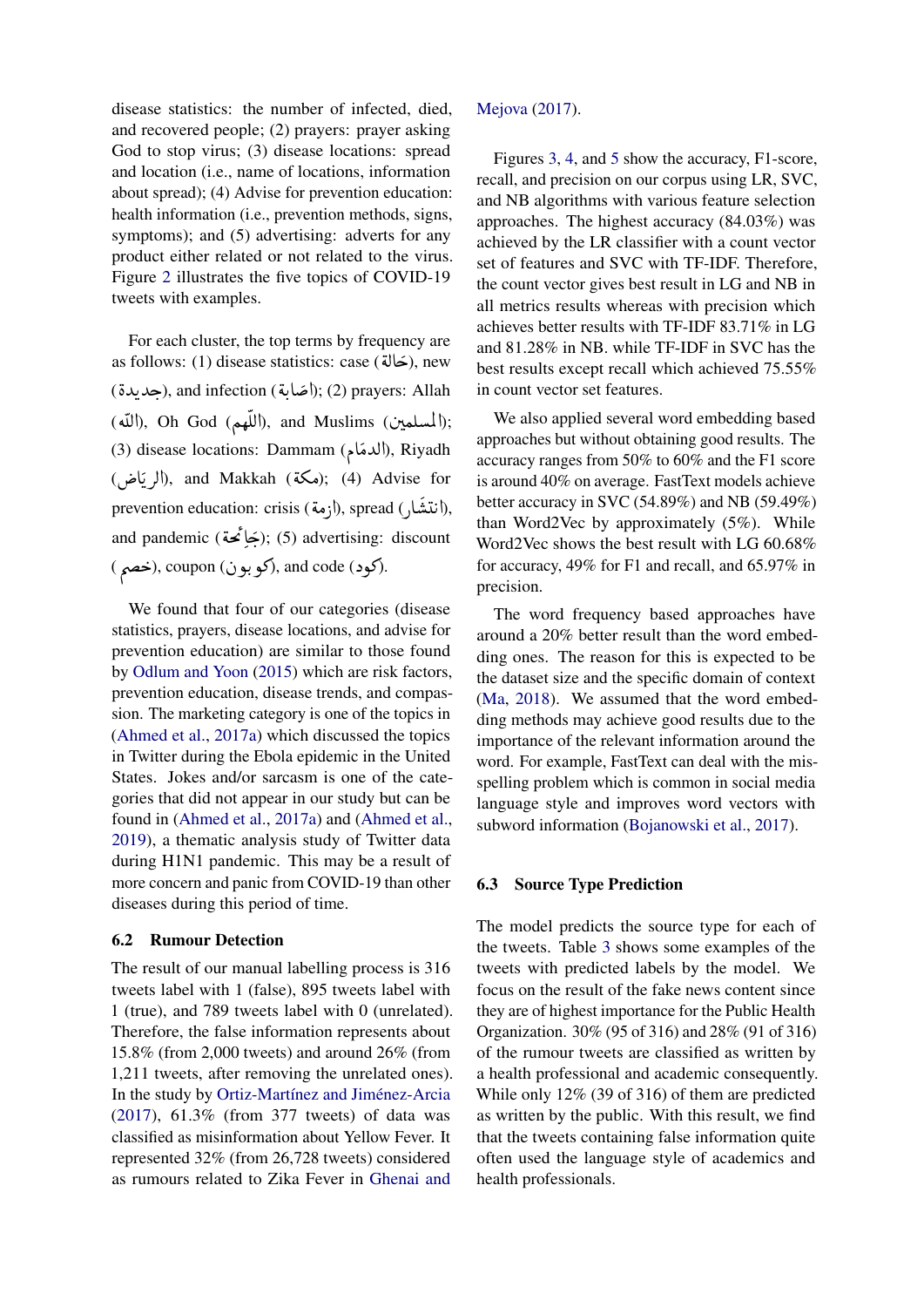<span id="page-6-0"></span>

Figure 2: Examples of tweets in each cluster

<span id="page-6-1"></span>

| <b>Tweet in Arabic</b>                                                                     | <b>Tweet in English</b>                                                                                                                     | <b>Predicted</b>       |
|--------------------------------------------------------------------------------------------|---------------------------------------------------------------------------------------------------------------------------------------------|------------------------|
|                                                                                            |                                                                                                                                             | Label                  |
| في قَرَاءَة عَلَمِيَّةٌ… يَتَوَقَّعُ أَنْدَثَارِ الفَيْرُوسَ<br>في ابريل بسبّب الحرّارة    | In scientific reading  the virus is<br>expected to erode in April due to heat.                                                              | Academic               |
| متحدث الصحة الخالات المؤكدة حتَى الَان<br>المصَابة بفيروس كورونا و معضمهَا لبَالغين        | Health spokesman has confirmed cases<br>so far infected with coronavirus,<br>mostly for adults.                                             | Media                  |
| يًا وزَارة رشوًا البعوض ، هو النّاقل لفيروس<br>كورونًا زَادت الَاصَابَات مع انتشَار البعوض | Ministry of health please<br>spray<br>mosquitoes, as they are carriers of the<br>Coronavirus, increased infections as<br>mosquitoes spread. | Government             |
| خبير صيني يُؤكد ان استنشَاق بخَار المَاء<br>يقتل فيروس كورونا                              | A Chinese expert confirms that inhal-<br>ing water vapor kills coronavirus.                                                                 | Health<br>professional |
| عَلَاج الكرونَا بَاللَّيْمُونَ وَ الثَّوْمُ<br>"رابط يوتيو ب"                              | Corona treatment with lemon and gar-<br>lic "YouTube link".                                                                                 | Public                 |

Table 3: Some examples of false tweets from different source predicted labels

#### $\overline{7}$ **Conclusion and Future work**

In this paper, we identified and analysed one million tweets related to the COVID-19 pandemic in the Arabic language. We performed three experiments which we expect can help to develop methods of analysis suitable for helping Arab World Governments and Public Health Organisations. Our analysis first identifies the topics discussed on social media during the epidemic, detects the tweets that contain false information,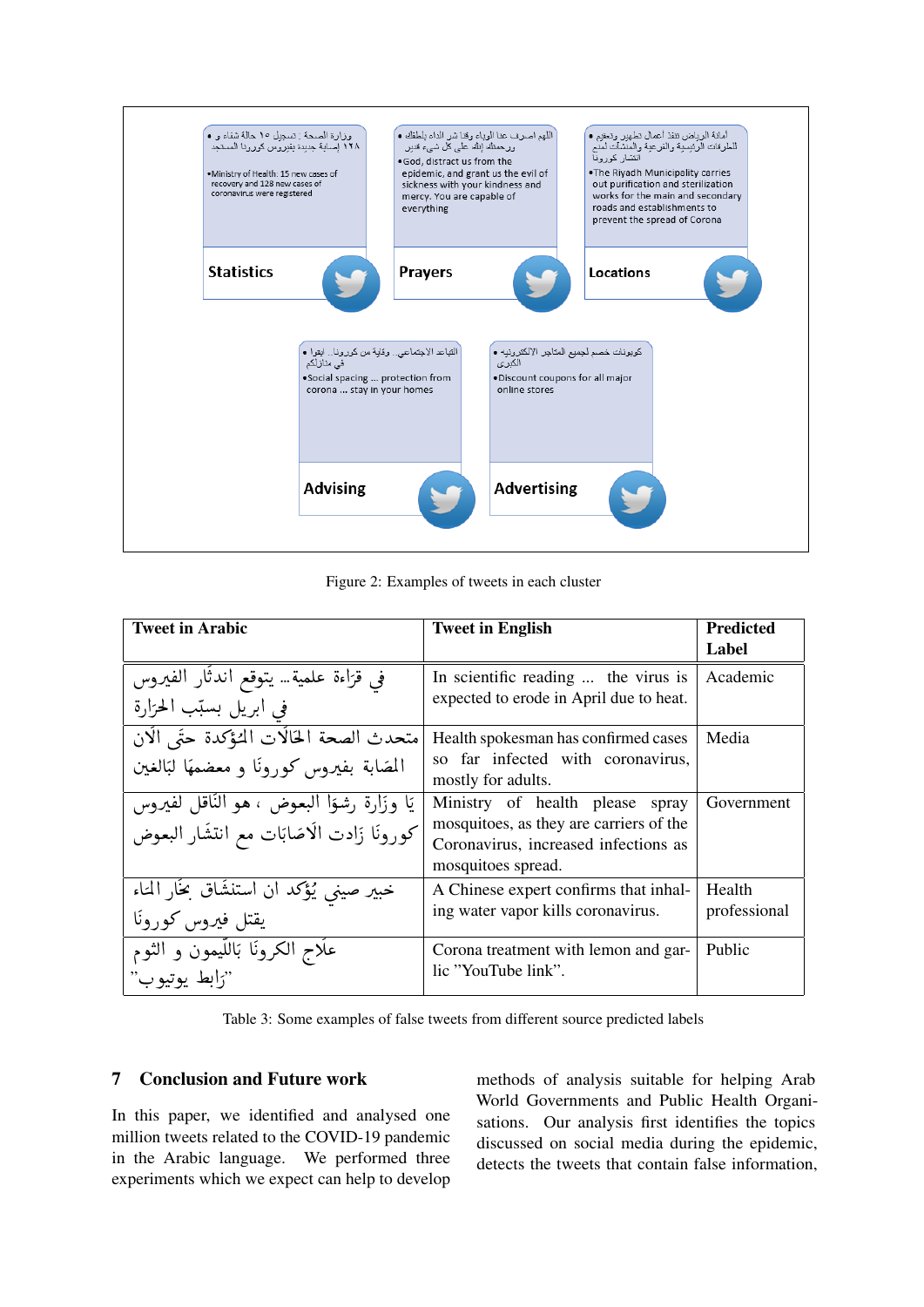<span id="page-7-4"></span>

Figure 3: Results using Logistic Regression

<span id="page-7-5"></span>

Figure 4: Results using Support Vector Classification

<span id="page-7-6"></span>

Figure 5: Results using Naïve Bayes

and predicts the source of the rumour related tweets based on our previous model for other diseases. The clustered topics are COVID-19 statistics, prayers for God, COVID-19 locations, advise for preventing education, and advertising.

Our second contribution is a labeled sample of tweets (2,000 out of 1 million) annotated for false information, correct information, and unrelated. To investigate the replicability and scalability of this annotation, we applied multiple Machine Learning Algorithms with different sets of features. The

highest accuracy result was 84% achieved by the LR classifier with count vector set of features and SVC with TF-IDF.

Finally, we also used our previous model to predict the source types of the sampled tweets. Around 60% of the rumour related tweets are classified as written by health professional and academics which shows the urgent need to respond to such fake news. The dataset, including tweet IDs, manually assigned labels for the sampled tweets, and other resources used in this paper are made freely available for academic research purposes  $11$ .

There are clearly many potential future directions related to analysing social media data on the topics of pandemics. Since false information has the potential to play a dangerous role in topics related to health, there is a need to enhance and automate the automatic detection process supporting different languages beyond just English. Future potential directions include monitoring the spread of the disease by finding the infected individuals, defining the infected locations, or observing people that do not apply self isolation rules. Moreover, the analysis could proceed in an exploratory and thematic way such as discovering further topics discussed during the epidemic, as well as assisting governments and public health organisations in measuring people's concerns resulting from the disease.

#### References

- <span id="page-7-0"></span>Wasim Ahmed, Peter A Bath, Laura Sbaffi, and Gianluca Demartini. 2019. Novel insights into views towards H1N1 during the 2009 Pandemic: a thematic analysis of Twitter data. *Health Information & Libraries Journal*, 36(1):60–72.
- <span id="page-7-3"></span>Wasim Ahmed, Gianluca Demaerini, and Peter A Bath. 2017a. Topics discussed on twitter at the beginning of the 2014 Ebola epidemic in United States. *iConference 2017 Proceedings*.
- <span id="page-7-1"></span>Wasim Ahmed, G. Demartini, and P. Bath. 2017b. Topics Discussed on Twitter at the Beginning of the 2014 Ebola Epidemic in United States.
- <span id="page-7-2"></span>Sarah Alqurashi, Ahmad Alhindi, and Eisa Alanazi. 2020. Large arabic twitter dataset on covid-19. *arXiv preprint arXiv:2004.04315*.

<span id="page-7-7"></span><sup>11</sup>[https://doi.org/10.17635/lancaster/](https://doi.org/10.17635/lancaster/researchdata/375) [researchdata/375](https://doi.org/10.17635/lancaster/researchdata/375)